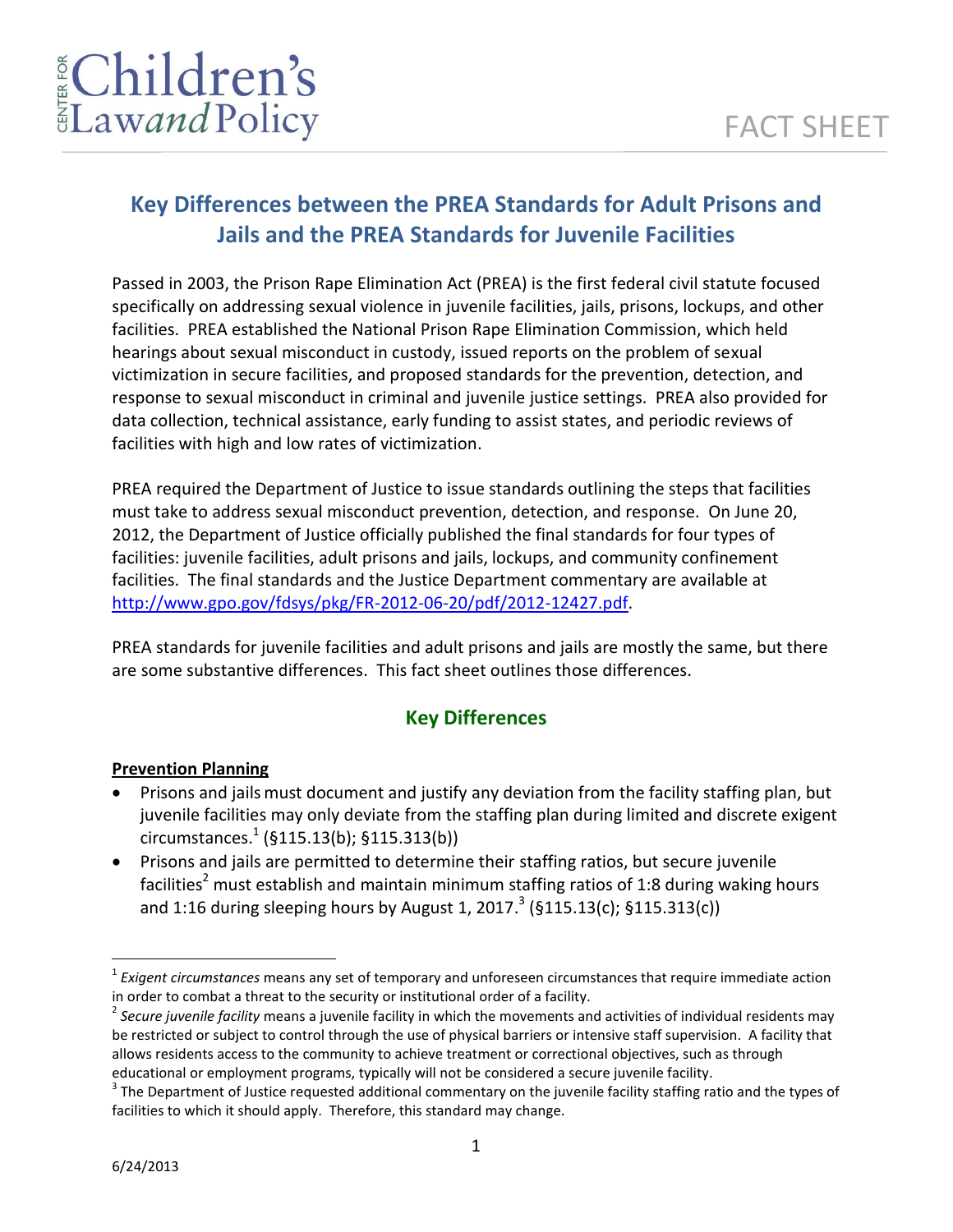- **•** Standards for prisons and jails specific to youthful inmates<sup>4</sup> require the facilities to:
	- o Maintain sight, sound, and physical separation between adults and youth in housing units;
	- o Only permit contact between youth and adult inmates under direct staff supervision outside of the housing unit; and
	- $\circ$  Make their best efforts to avoid isolating youth to achieve separation absent exigent circumstances, but if the youthful inmate is isolated he or she cannot be denied daily large muscle exercise, legally required special education services, programming and work opportunities. (§115.14)
- Juvenile facilities cannot conduct cross-gender pat-down searches except in exigent circumstances, but standards for prisons and jails:
	- o Only prohibit cross-gender pat-down searches of *female* inmates absent exigent circumstances; and
	- $\circ$  Prohibit restricting female inmates' access to regularly available programming or out of cell opportunities to comply with this standard.<sup>5</sup> (§115.15(b); §115.313(b))
- Standards specific to juvenile facilities require:
	- $\circ$  Consultation with any child abuse registry maintained by the State or locality where the employee would work before hiring an employee who may have contact with residents. (§115.317(c)(2))
	- o Employees who may have contact with residents be trained on the relevant laws on the applicable age of consent. (§115.331(a)(11))
- Within 30 days of intake, prisons and jails have to provide inmates comprehensive education regarding sexual abuse, but juvenile facilities have to provide residents with a comprehensive education program within 10 days of intake. (§115.33(b); §115.333(b))

# **Screening for Risk of Sexual Victimization and Abusiveness**

- Intake screening in jails and prisons differ from intake screening in juvenile facilities in the following ways:
	- $\circ$  Only prisons and jails consider whether the inmate is detained for civil immigration purposes;
	- $\circ$  Only juvenile facilities consider any other information that might indicate that a resident is at a heightened need for supervision, safety precautions, or separation from other residents; and
	- $\circ$  Only prisons and jails consider whether the inmate has prior convictions for sexual offenses. (§115.41(d); §115.341(c))
- Prisons and jails must make individual determinations about how to keep each inmate safe, but juvenile facilities are restricted from using isolation in the following ways:
	- o Residents can only be isolated as a last resort when the least restrictive measures are inadequate to keep the residents safe; and
	- o During isolation, residents cannot be denied daily large muscle exercise or legally

 $\overline{a}$ 

<sup>4</sup> *Youthful inmate* means any person under the age of 18 who is under adult court supervision and incarcerated or detained in a prison or jail.

<sup>&</sup>lt;sup>5</sup> This standard does not go into effect until August 20, 2015 or August 20, 2017 for a facility whose rated capacity does not exceed 50 inmates.